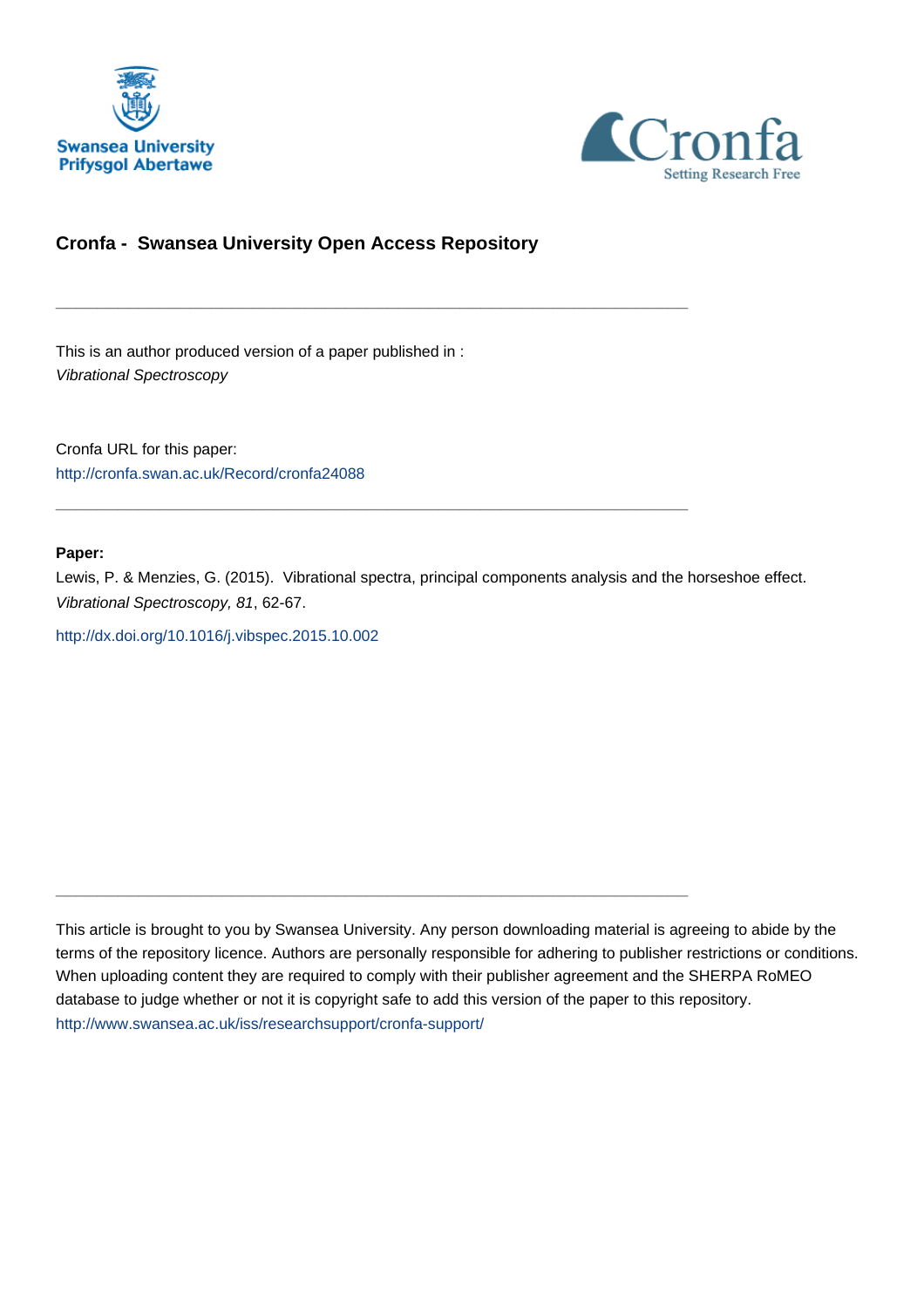### Accepted Manuscript

Title: Vibrational spectra, principal components analysis and the horseshoe effect

Author: P.D. Lewis G.E. Menzies

| PII:           | S0924-2031(15)30018-7                               |
|----------------|-----------------------------------------------------|
| DOI:           | http://dx.doi.org/doi:10.1016/j.vibspec.2015.10.002 |
| Reference:     | <b>VIBSPE 2460</b>                                  |
| To appear in:  | <b>VIBSPE</b>                                       |
| Received date: | $20 - 7 - 2015$                                     |
| Revised date:  | 19-9-2015                                           |
| Accepted date: | 8-10-2015                                           |
|                |                                                     |

Please cite this article as: P.D.Lewis, G.E.Menzies, Vibrational spectra, principal components analysis and the horseshoe effect, Vibrational Spectroscopy http://dx.doi.org/10.1016/j.vibspec.2015.10.002

This is a PDF file of an unedited manuscript that has been accepted for publication. As a service to our customers we are providing this early version of the manuscript. The manuscript will undergo copyediting, typesetting, and review of the resulting proof before it is published in its final form. Please note that during the production process errors may be discovered which could affect the content, and all legal disclaimers that apply to the journal pertain.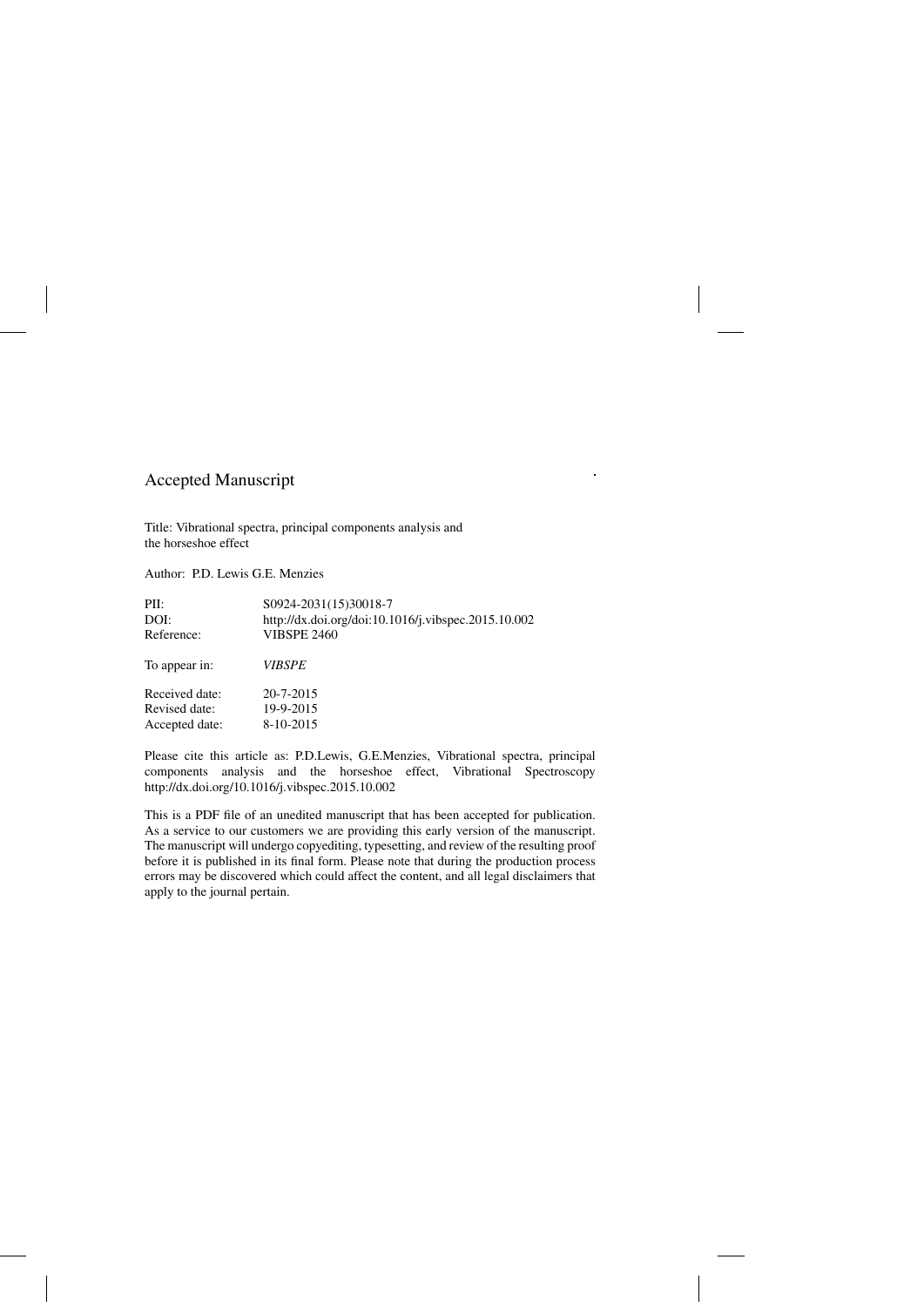**Vibrational spectra, principal components analysis and**

**the horseshoe effect**

**Lewis PD\*, Menzies GE**

Institute of Life Science, Swansea University Medical School, Swansea University,

UK 

 $^\ast$  Corresponding author

Address: Institute of Life Science, Swansea University Medical School, Swansea

University, Swansea, UK, SA2 8PP

Tel: +44 1792 295222 

Email: p.d.lewis@swansea.ac.uk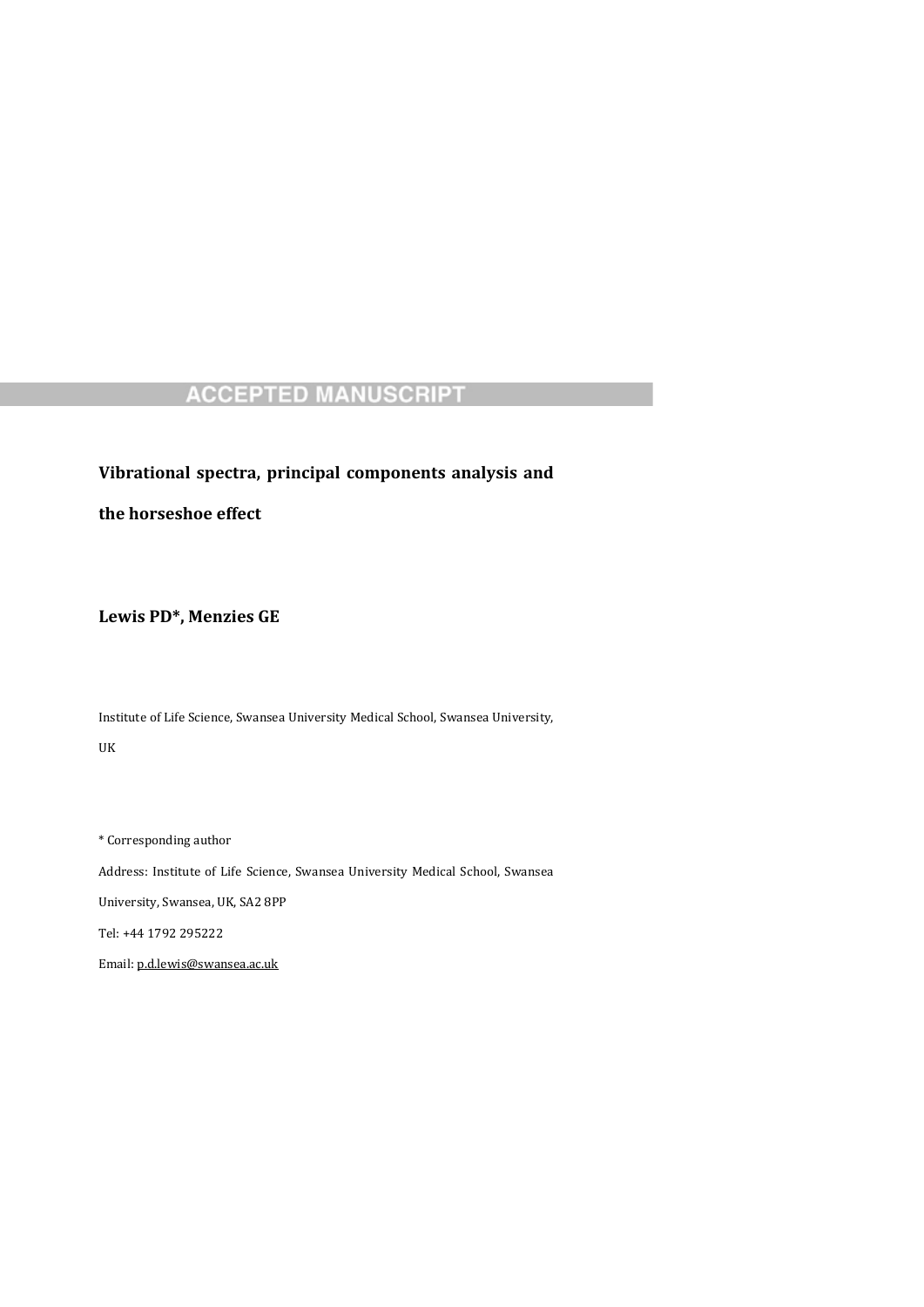#### **Abstract**

Vibrational spectroscopy studies often generate datasets containing multiple spectra that are categorized into distinct groups according to similarity. Principal components analysis (PCA) is one of the most frequently used multivariate analysis methods for data reduction of vibrational spectra and visualization of potential groupings between subjects. Vibrational spectra usually display unimodal or multimodal distribution patterns of absorbance or transmittance across wavenumbers. PCA, requires that a linear relationship exists between data distributions of the objects under analysis otherwise the method is prone to a serious artifact known as the 'horseshoe effect'. This artifact, well known in other fields of science, manifests as a serious distortion of the pattern of how objects group according to the most important principal components leading to misinterpretation of the relationships between the samples from which they are derived. In this paper, using a simulated midinfrared spectral dataset, we investigate for the first time the potential for the PCA horseshoe effect on vibrational spectra and the why this artifact occurs. We show that when comparing large regions of contiguous wavenumbers between multiple spectra there can be a non-linear relationship between distributions of different spectra. Such non-linearity causes the horseshoe effect and we demonstrate that the degree of distortion of how spectra map on the first two components is related to the region size. We further show that reducing the size of spectra analyzed by PCA can minimize the horseshoe effect. We conclude that PCA should be used with caution in the analysis and interpretation of vibrational

#### spectra and the application of more robust methods should be explored.

**Keywords:** vibrational spectroscopy; principal components analysis; horseshoe effect.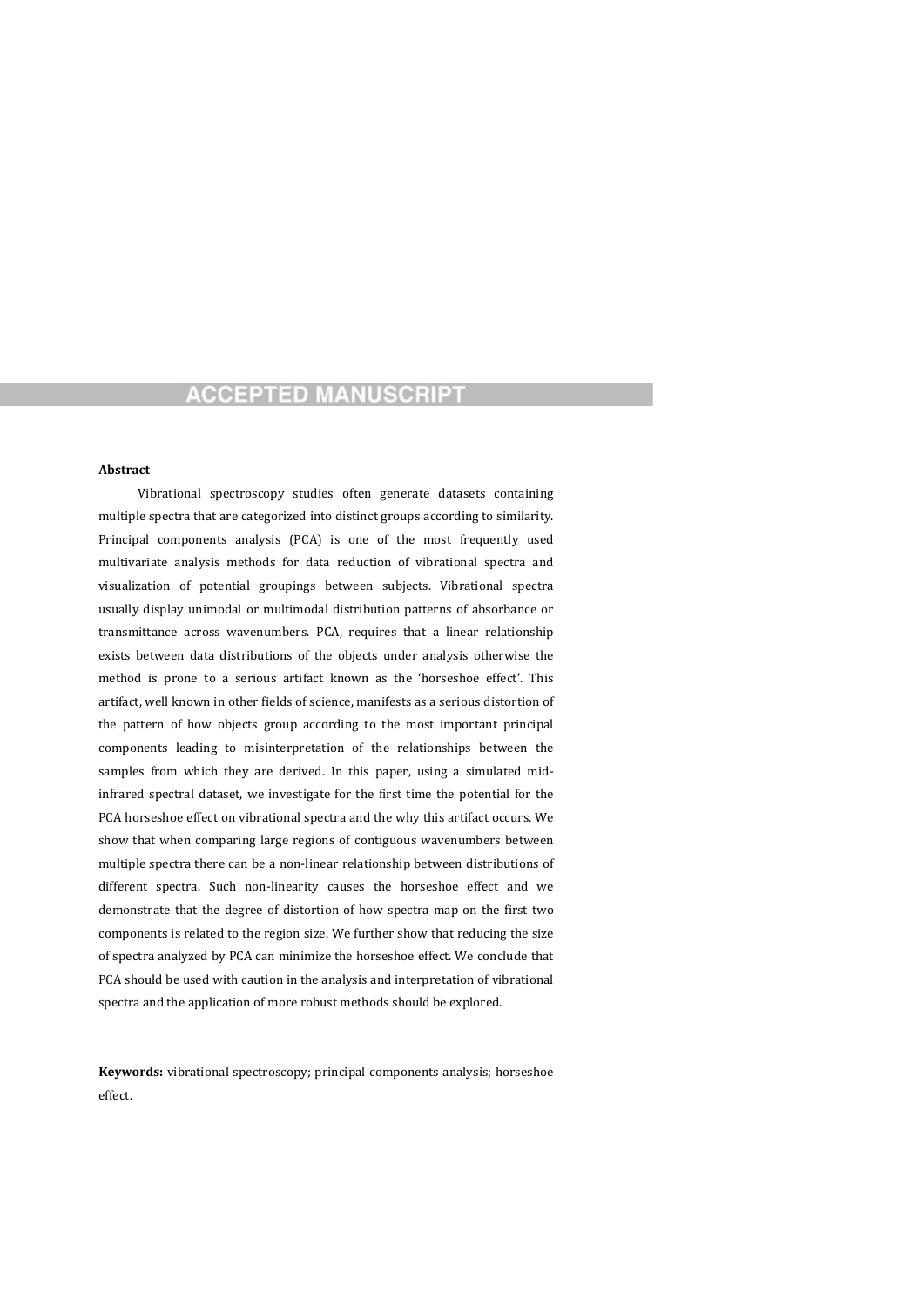#### **1. Introduction**

Vibrational spectroscopy studies often generate datasets containing multiple spectra that are categorized into distinct groups according to similarity. This is especially true of studies using mid/near-infrared or raman spectroscopy for characterization of molecular composition or structure and biomedical diagnosis using fluids or solid tissue [1]. Simple statistical analysis of complex biological sample spectra is often not appropriate due to the sampling of multiple spectra, differentiation of spectra by group and strong overlapping spectral features. Therefore, multivariate analysis methods are usually deployed to large datasets to assist in visualization of relationships of spectral features either within or between groups of spectra.

Multivariate analysis methods are a group of statistical procedures used to simultaneously analyze three or more variables. One of the oldest and most commonly used of these methods is principal components analysis (PCA). Although a major data reduction tool in chemometrics, this technique has been widely used in many scientific fields as diverse as molecular biology [2], the behavioural sciences [3] computational toxicology [4], industrial chemistry [5] and ecology [6]. We can cite but a few of many studies in the literature where PCA has been used on vibrational spectroscopic data to develop discriminatory models for diverse objectives such as disease diagnosis [7,8], cell type characterization  $[9]$ , bacterial strain differentiation  $[10]$  as well as seed varieties [11]. Another important application of vibrational spectroscopy is in determination of single biomolecule structure, particularly protein secondary

structure [12-14]. PCA has been used to associate protein absorbance change and shift in frequencies due to altering environmental conditions such as temperature for both near  $[15]$  and mid infrared spectroscopy  $[16]$ .

The main objective of PCA is to extract important information from a table of high dimensional data with inter-correlated variables into new and fewer uncorrelated variables. These reduced variables reveal trends in the data that are otherwise difficult to visualize. For vibrational spectroscopy data, this table of absorbance would be comprised of rows of individual spectra where each column represented the wavenumbers in the spectra. The table is often mean centred prior to PCA. A covariance matrix is calculated from the data table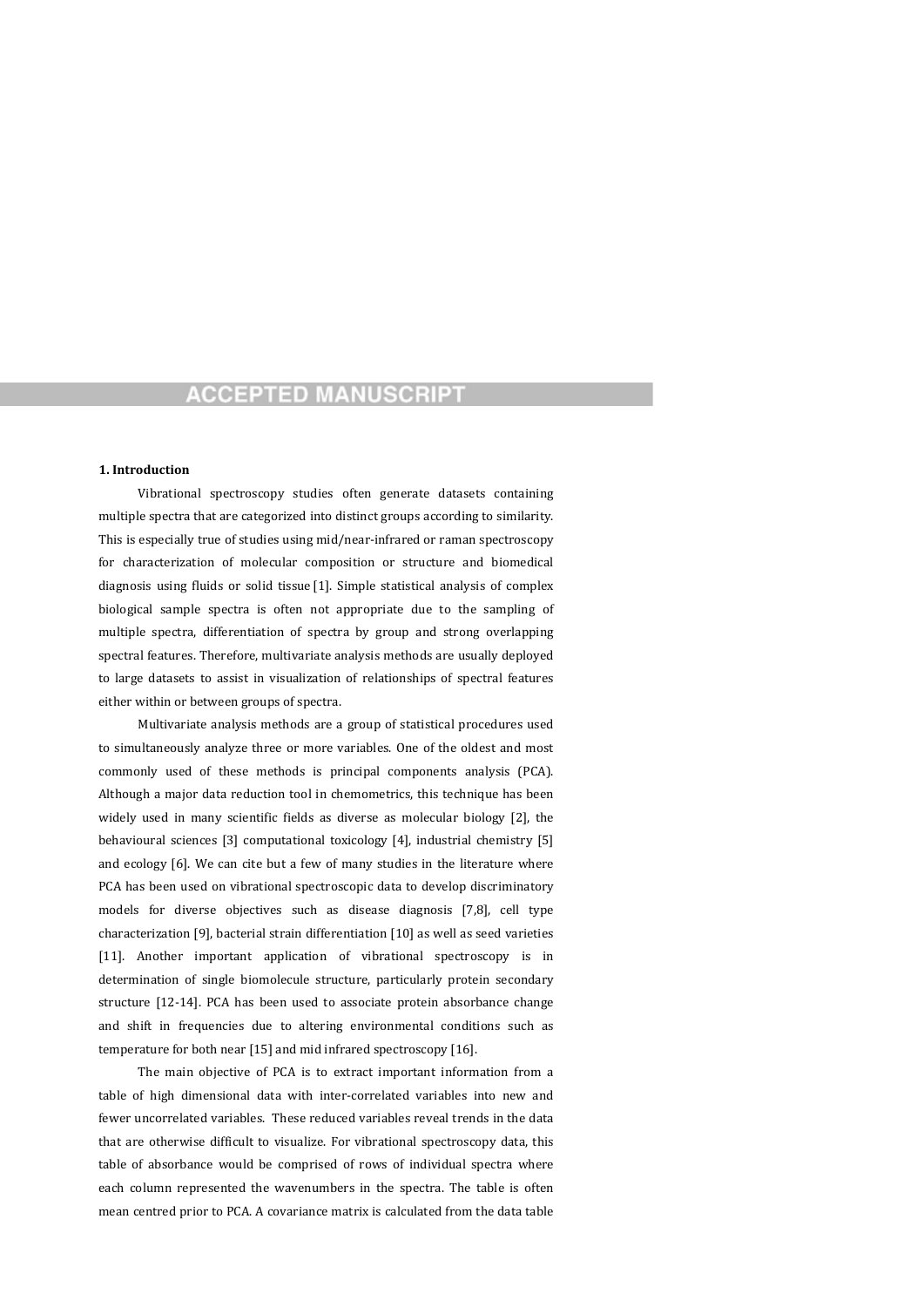from which eigenvalues (variance explained) and eigenvectors are found and eigenvectors ranked according to the size of eigenvalue. This new matrix of data describes a multidimensional coordinate system where the axes are rotated so as to align with the greatest variation of the data. The first axis, or principal component, captures the most variation as this eigenvector has the largest eigenvalue. The second component captures the second highest variance, independent from the first, and so on. The eigenvector is a series of weights (loadings) for each wavenumber on a component. Linear combinations of these weights with the original data can be summed to give scores for each spectrum on a component. Thus, the relationships between spectra according to how they co-vary by wavenumber absorbance may be visualized in this coordinate system by plotting the scores of each spectrum on the most important components. In this way, potential groupings of spectra by similarity are easily visualized using scatterplots. For a full introduction into the concepts and detailed steps of PCA, readers are referred to some popular introductions [17, 18].

PCA is however prone to a serious artifact that can lead to false interpretation of how objects under consideration could group. In the field of ecology it is well known that when species abundance data along a sampling gradient (species response curve) are analyzed by PCA then the resulting scatterplot of species scores on the first two components will often show a distortion [19]. This distortion occurs when the second axis is curved and twisted relative to the first as an arch or "horseshoe" pattern of objects and is not a true secondary gradient. The cause of the horseshoe effect relates to the fact

that species response curves are unimodal in distribution (like a Gaussian curve) especially over a long gradient where there are few species sampled at the ends of the gradient. Even though species may be truly different in abundance along a gradient, they may all share low or zero abundance at the tail ends. This shared zero abundance is meaningless in terms of how species vary but PCA assumes species similarity at these points which manifests in similar scores on component two and it's arch over component one [20, 21]. The horseshoe effect is also not confined to unimodal species response curves in ecology but also with more complex multimodal models [18]. PCA is only really useful when objects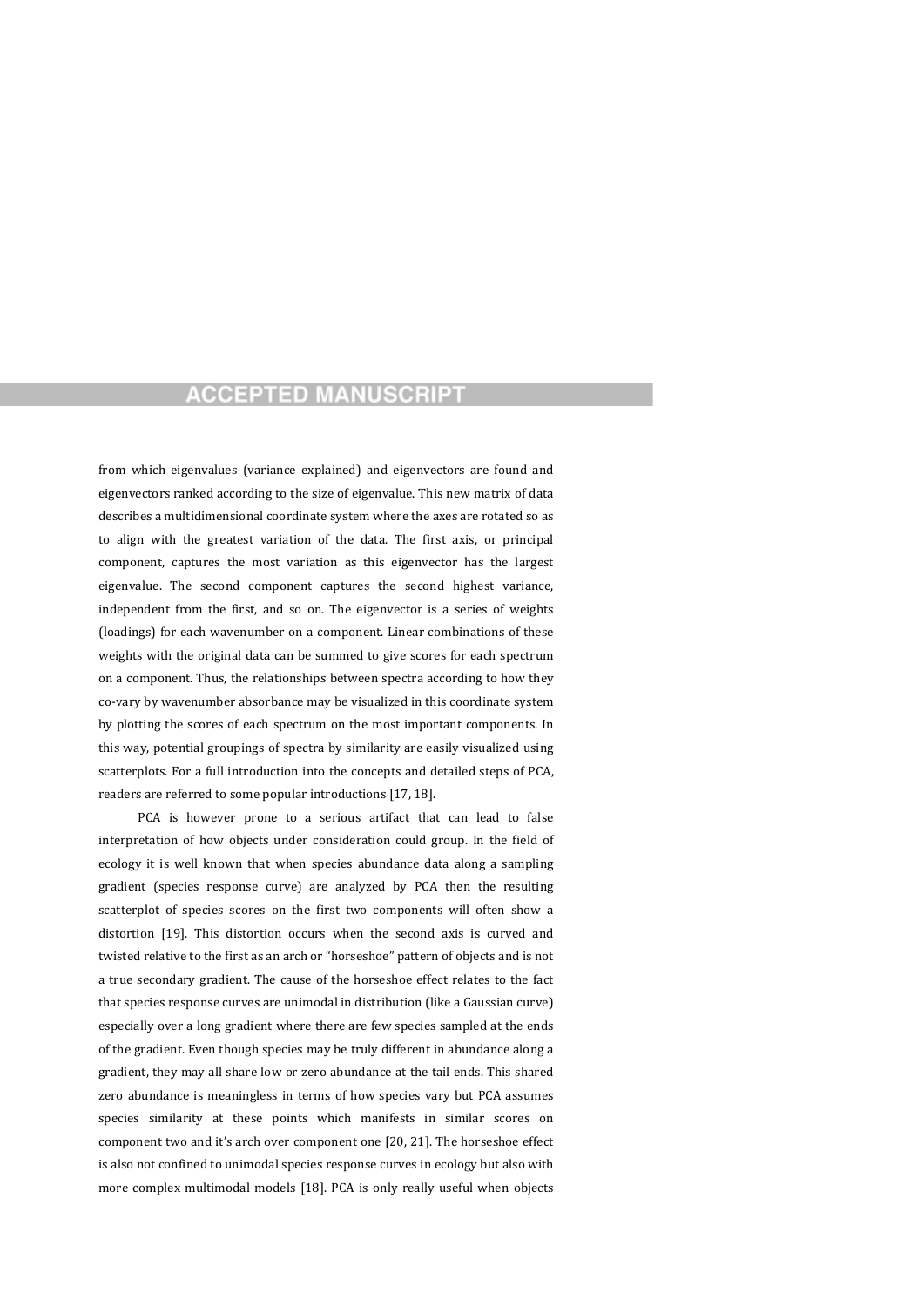are linearly related to each other as monotonic distributions or when the gradient assessed is short.

An absorbance (or equally transmittance) band in a vibrational spectrum displays a unimodal distribution and is analogous to a unimodal species response curve in ecology. A whole absorbance spectrum is analogous to a multimodal species response curve. This suggests that PCA applied to regions of contiguous wavenumbers across a series of spectra with variable band peak positions (a common practice), could be susceptible to the horseshoe effect and misinterpretation of results.

In this paper, using a simulated mid-infrared spectral dataset, we investigate for the first time the potential for the PCA horseshoe effect on vibrational spectra and the why this artifact occurs. We show how use of regions of contiguous spectral wavenumbers causes the horseshoe effect and the degree of distortion is related to the region size.

#### **2. Methods**

A dataset was created for 15 spectra in the mid-infrared spectral range. The simulated spectra were loosely based on the series of 25 temperature dependent spectra for Bovine pancreatic ribonuclease A (RNase A) reported by Wang *et al.* [15] after that protein had been subjected to 2°C increments between 25 and  $70^{\circ}$ C. In that study, the RNase A spectra between 1600 and 1700  $cm^{-1}$ showed absorbance at  $1641 \text{ cm}^{-1}$  that weakens as temperature increases with the formation of a band at  $1653 \text{ cm}^{-1}$ . Two weak bands were also observed at 1615 and  $1689 \text{ cm}^{-1}$  that varied with temperature. In our artificial dataset we generated 15 simulated spectra between 1600 and 1700  $\text{cm}^{-1}$  at a resolution of 4 $\text{cm}^{-1}$  for a temperature range between 15 and 85 $\degree$ C and a temperature increment of 5 $\degree$ C. Thus, our dataset is not intended to replicate that published by Wang *et al*. [15] but to be one that simply shows a similar pattern of variable multimodal spectra over a 72 data point wavenumber range of  $100 \text{ cm}^{-1}$ . Each spectrum was created by curve fitting at each of the four wavenumbers described by Wang *et al.* [15], varying the full-width at half-height and standard deviation.

All data analysis was performed using the R Statistical Programming Environment [22]. Principal components analysis was performed using the 'prcomp' function with default parameters.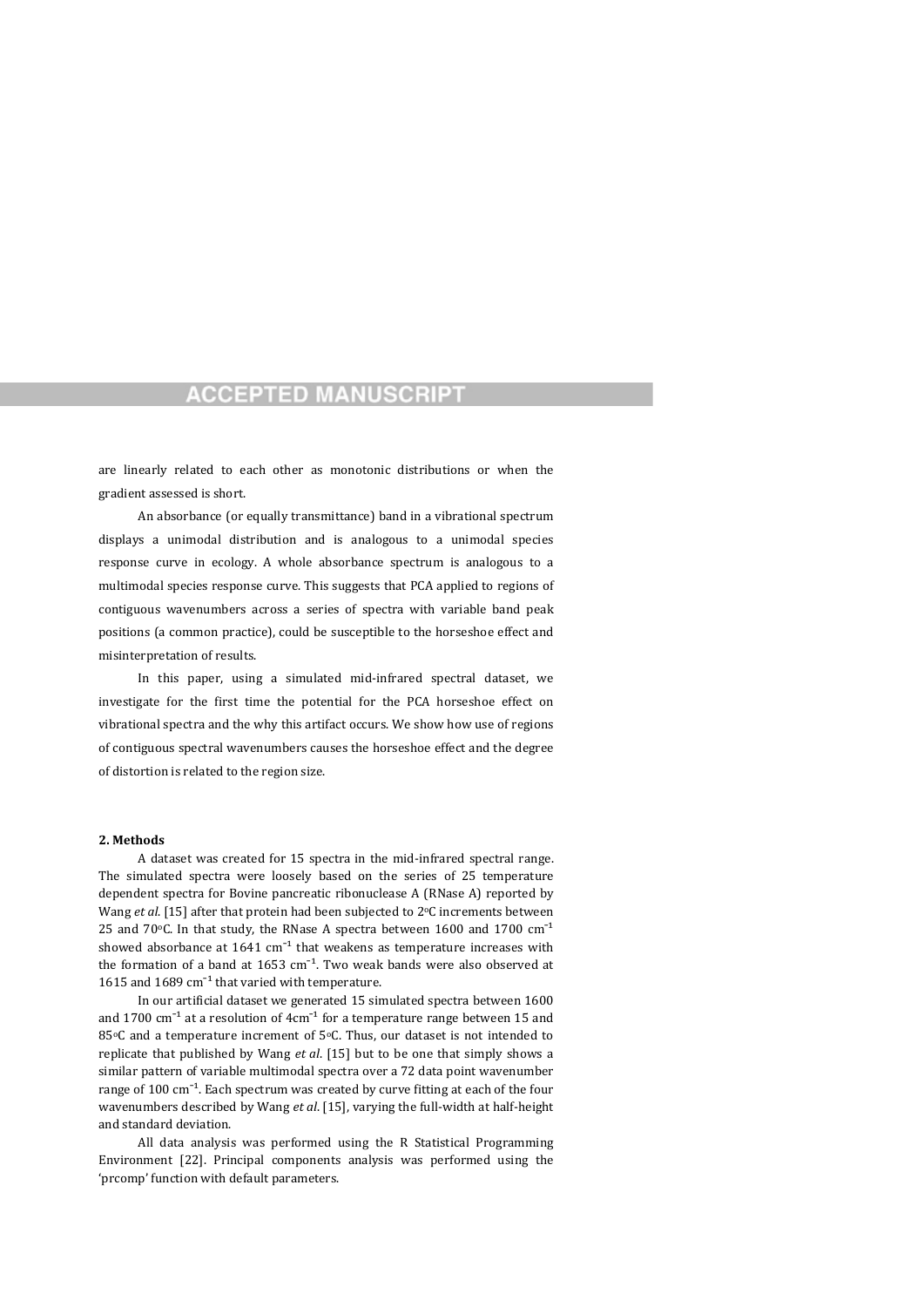#### **3. Results and Discussion**

#### *3.1. Simulated RNase A spectral dataset*

The 15 simulated absorbance spectra with 72 wavenumber data points between 1600 and 1700  $cm^{-1}$  and of a 5°C increment between the range of 15 and  $85\degree$ C are shown in Figure 1. At  $15\degree$ C the spectrum shows a strong peak at 1641  $\text{cm}^{-1}$  and weaker peak within the shoulder at around 1653  $\text{cm}^{-1}$ . As the temperature increases, the absorbance maximum decreases and shifts from 1641  $\text{cm}^{-1}$  whereas absorbance at the band peaking around 1653  $\text{cm}^{-1}$  increase in intensity. Very small absorbance fluctuations between spectra exist at the two weak bands around  $1615$  and  $1689$   $cm<sup>-1</sup>$ . There are a number of important observations to be made about these spectra regardless of response to temperature increment. Firstly, the spectra have a multimodal distribution although the spectra for the highest temperatures appear almost unimodal. Secondly, for each spectrum, the absorbance values for contiguous wavenumbers at each end are very similar to each other. Thirdly, there is very little variation between spectra for absorbance at each end.

#### *3.2. PCA and the non‐linearity relationship between spectra*

PCA was applied to the 15 spectra dataset using absorbance values for all 72 wavenumbers between  $1600$  and  $1700$   $cm^{-1}$ . A plot of scores for each spectrum on principal components one (PC1) and two (PC2) is shown in Figure 2A. The order of spectra by scores on PC1 appears to mirror the temperature

gradient and we can confidently interpret PC1 as explaining the variance due to temperature. The spectra do however display a clear horseshoe shaped distribution as the PC2 axis curves on that for PC1. The spectra of lowest and highest temperatures, i.e. those at the each end of the spectral gradient, begin to twist back characteristic of the horseshoe effect. The loadings of each wavenumber on PC2 are shown in Figure 2B. The negative loadings of wavenumbers  $1630$  and  $1669$  cm<sup>-1</sup> on PC2 coincide with the negative scores of the spectra at the ends of the temperature gradient. Taking all this information into account one would conclude from PCA that similarities exist between the lower and higher temperature spectra influenced by a similar pattern of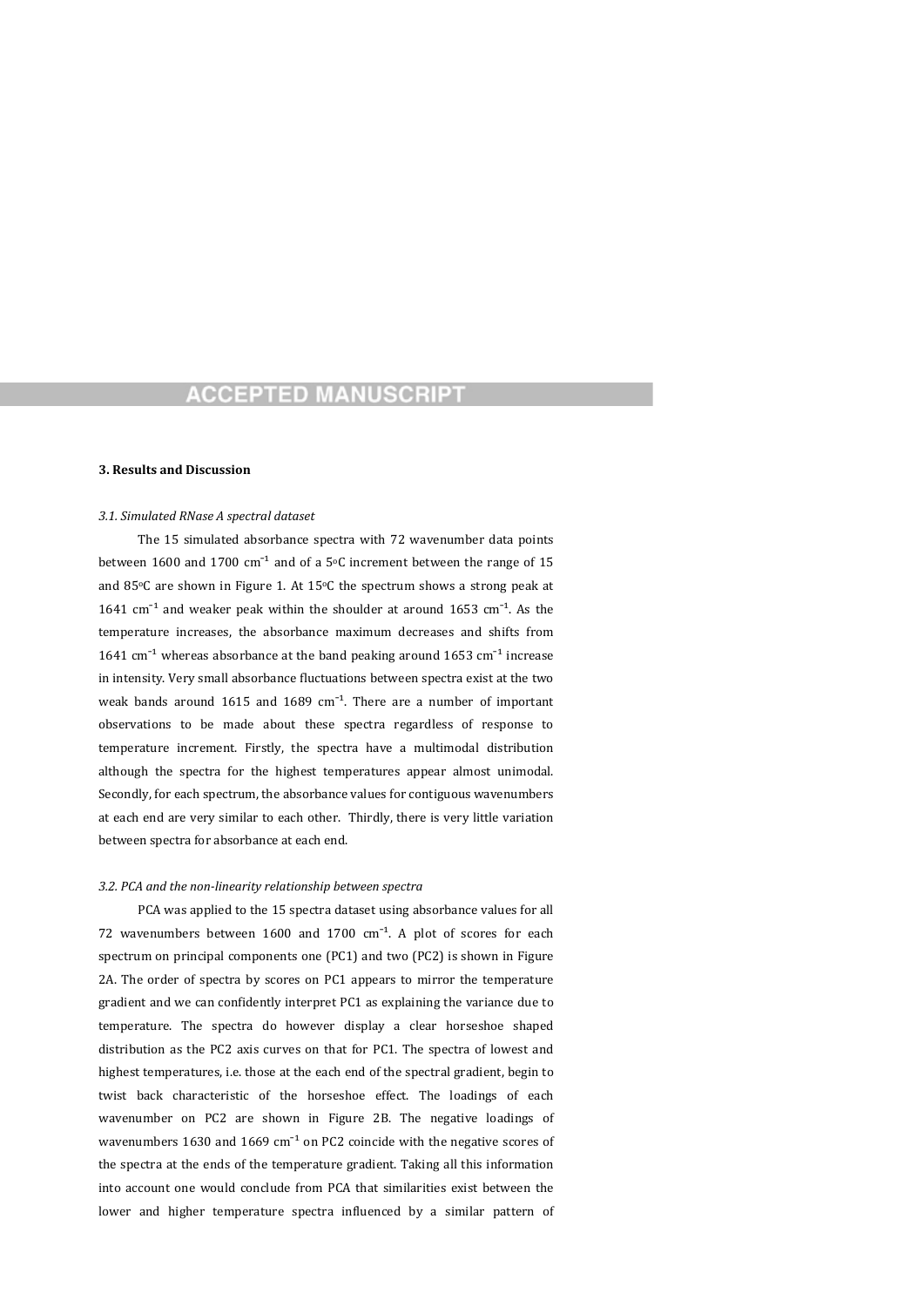absorbance around 1630 and 1669  $cm<sup>-1</sup>$ . In reality, a quick look at Figure 1 shows that spectra vary in opposite directions by absorbance level at these two wavenumbers. There is certainly no interpretable reason why spectra corresponding to temperatures at 55 and  $60^{\circ}$ C would be at the opposite end of a gradient, as suggested by PC2, to those spectra at 15, 20, 25, 30, 75, 80 and 85 $\degree$ C.

This horseshoe pattern results from a composition of several such nonlinear relationships between spectra. The non-linear relationship between wavenumbers at the extreme ends of the spectral gradient i.e. for 15 and 85 $\degree$ C is obvious when just aligning those spectra (Figure 3A). The relative degree of nonlinearity between any two spectra can be visualized by plotting the absorbance values for each wavenumber as a scatterplot. Figure 3B shows scatterplots of absorbance between the spectrum at  $15^{\circ}$ C and each of the remaining spectra in order of increasing temperature. As expected, a scatterplot showing the joint distribution of wavenumber absorbance for the two spectra of 15C and 20 $\degree$ C (i.e. very similar spectral shape) have a linear relationship. As the temperature increases, we see the scatterplots between 15 and  $25^{\circ}$ C through the temperature gradient to  $85°C$  show an increasingly stronger curvilinear relationship. Thus, the non-linearity increases as the spectral distribution modes are shifted along the wavenumber axis.

#### *3.3. Relationship between horseshoe effect and spectrum length*

To examine the contribution of wavenumbers at the end of spectral regions to the horseshoe effect, PCA was carried out on spectra with decreasing

lengths. Starting with a full length of 72 wavenumbers, all spectra were iteratively shortened by a wavenumber at each end and the remaining contiguous wavenumbers entered into PCA. This shortening was repeated until 30 wavenumber data points had been removed from each end leaving a shortest spectrum of 11 data points spanning the middle of the original spectra. Figure 4 shows scatterplots of spectral scores on PC1 and PC2 for the range of increasingly shortened spectra. The first plot shows the characteristic horseshoe as observed in Figure 2A when the spectral range comprised of all wavenumbers. As the range decreases, it appears that the horseshoe effect remains until at least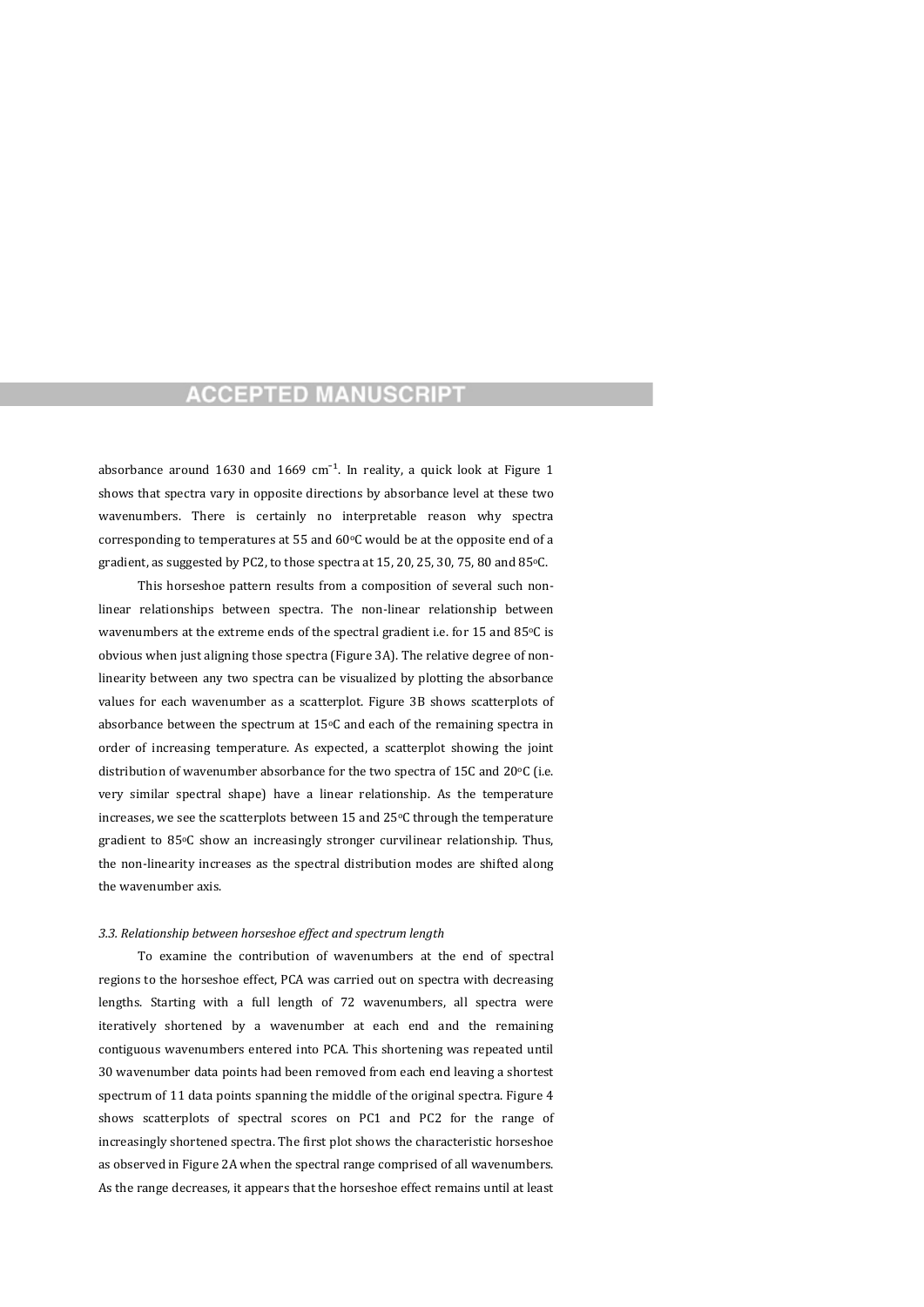25 wavenumbers have been removed from either end (a total of 50) of the spectral data points.

To test whether the PCA scores for the variable length spectra on PC1 and PC2 conformed to a horseshoe or arch shape, both quadratic and linear curves were fitted to the data. A one-way ANOVA was used to determine if a quadratic model fit was a significant improvement on a linear model fit in each case. If the *P*-value was greater than 0.05 then the score distribution was assumed to not follow a quadratic curve and thus the horseshoe effect was rejected. The line plot in Figure 5 shows the *P*-values generated for each length decrease. A quadratic is a significantly better fit until the spectral length is decreased by 26 wavenumbers from each end. This range corresponds to wavenumbers between 1636 to  $1664 \text{ cm}^{-1}$  meaning that the horseshoe effect was minimized by analysing a shorter range of 20 wavenumbers. Interestingly, when the proportion of variance explained by PC2 was assessed for the varying length spectra the values remained constant at around 0.017 until the end length decrease of 26 wavenumbers after which the variance increases. On this evidence we can further conclude that inclusion of long wavenumber ranges for PCA does not increase the information explained by PCA.

#### **4. Conclusion**

Vibrational spectra have unimodal or multimodal distributions of absorbance across wavenumbers. As such, there can often be a shape dependent

non-linear relationship between different spectra from different sources. In this paper, we've highlighted how application of PCA, a widely used data reduction technique, to regions of contiguous wavenumbers in vibrational spectra can lead to artifacts which could lead to misinterpretation of the relationships between the samples from which they are derived. The length of the spectral wavenumber region analyzed by PCA is clearly critical. Long, approximately unimodal spectra entered into PCA with little variation at the ends will lead to the horseshoe effect. Shorter wavenumber ranges are more likely to approximate a linear relationship between spectra and reduce distortion of the inter-spectral similarities. It is a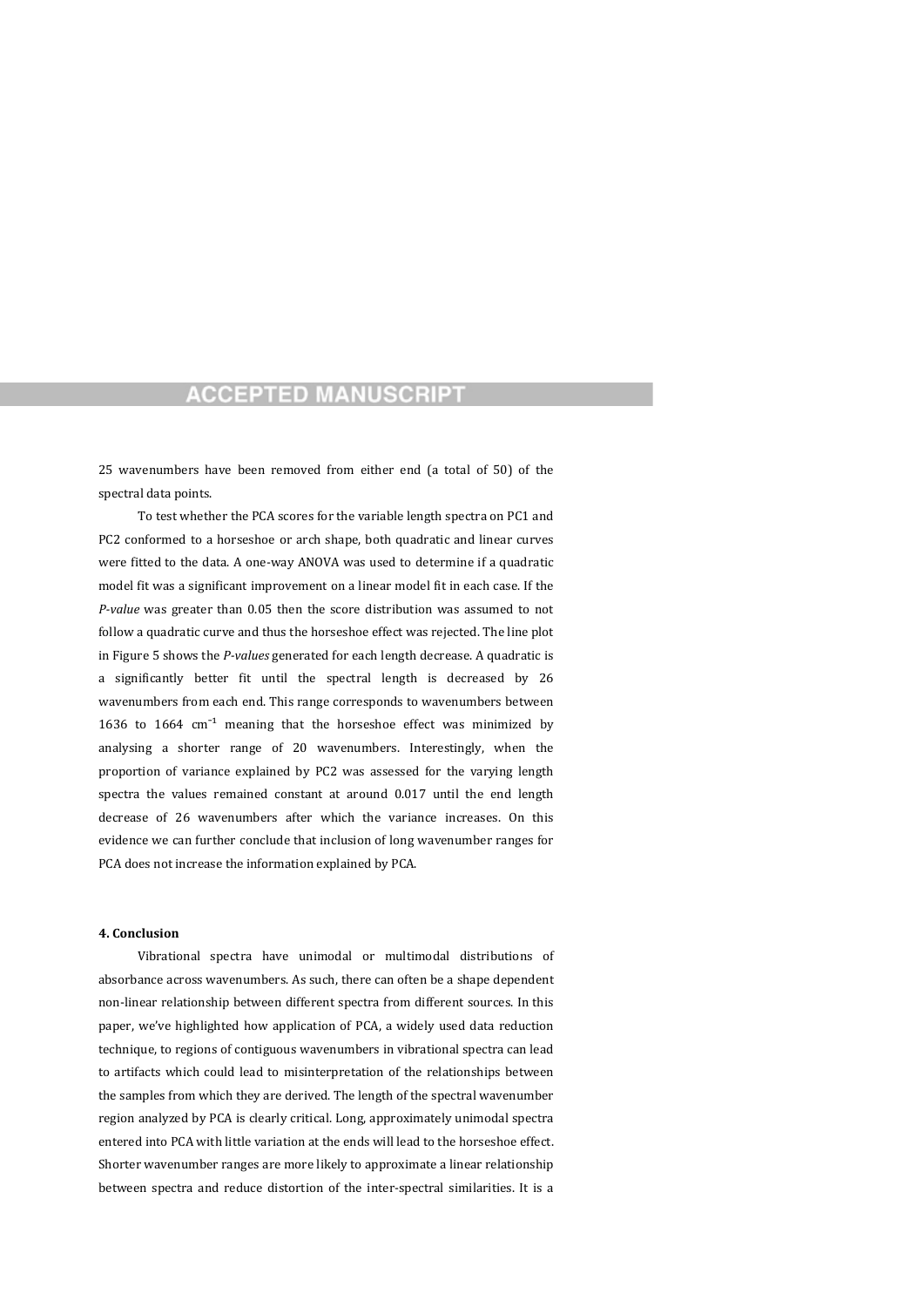simple process to iteratively shorten the spectra to the point where a quadratic model is not a significantly better fit than a linear model.

In practice, many vibrational spectroscopy datasets of multiple spectra display a more complex pattern of absorbance distribution across wavenumbers. Such spectra are multimodal and this will add further complexity to the pattern of distortion observed when plotting component scores and loadings. Such complexity renders these artifacts difficult to detect. There are modifications of PCA that attempt to limit the horseshoe effect and other multivariate analysis techniques that are applicable to unimodal data. Detrended principal components analysis attempts to correct the horseshoe pattern by projecting the objects onto a single axis following a regression of component 1 onto component 2 [6]. In his study comparing different multivariate analysis methods applied to artificial species response data, Minchin concludes that non-multidimensional scaling (NMDS), using the Bray-Curtis dissimilarity coefficient, despite showing some curvilinear distortion, is the most robust and effective of the methods compared to PCA, principal co-ordinates analysis, detrended correspondence analysis and Gaussian ordination [19]. Other methods should be evaluated on vibrational spectra.

We conclude that PCA should be used with extreme caution in the analysis and interpretation of vibrational spectra when using contiguous wavenumbers. Further work is required to determine best practice of applying multivariate statistical methods to vibrational spectra for optimal interpretation of results.

#### **Acknowledgements**

This research is supported by Lung Research Wales through funding by the National Institute for Social Care and Health Research (NISCHR).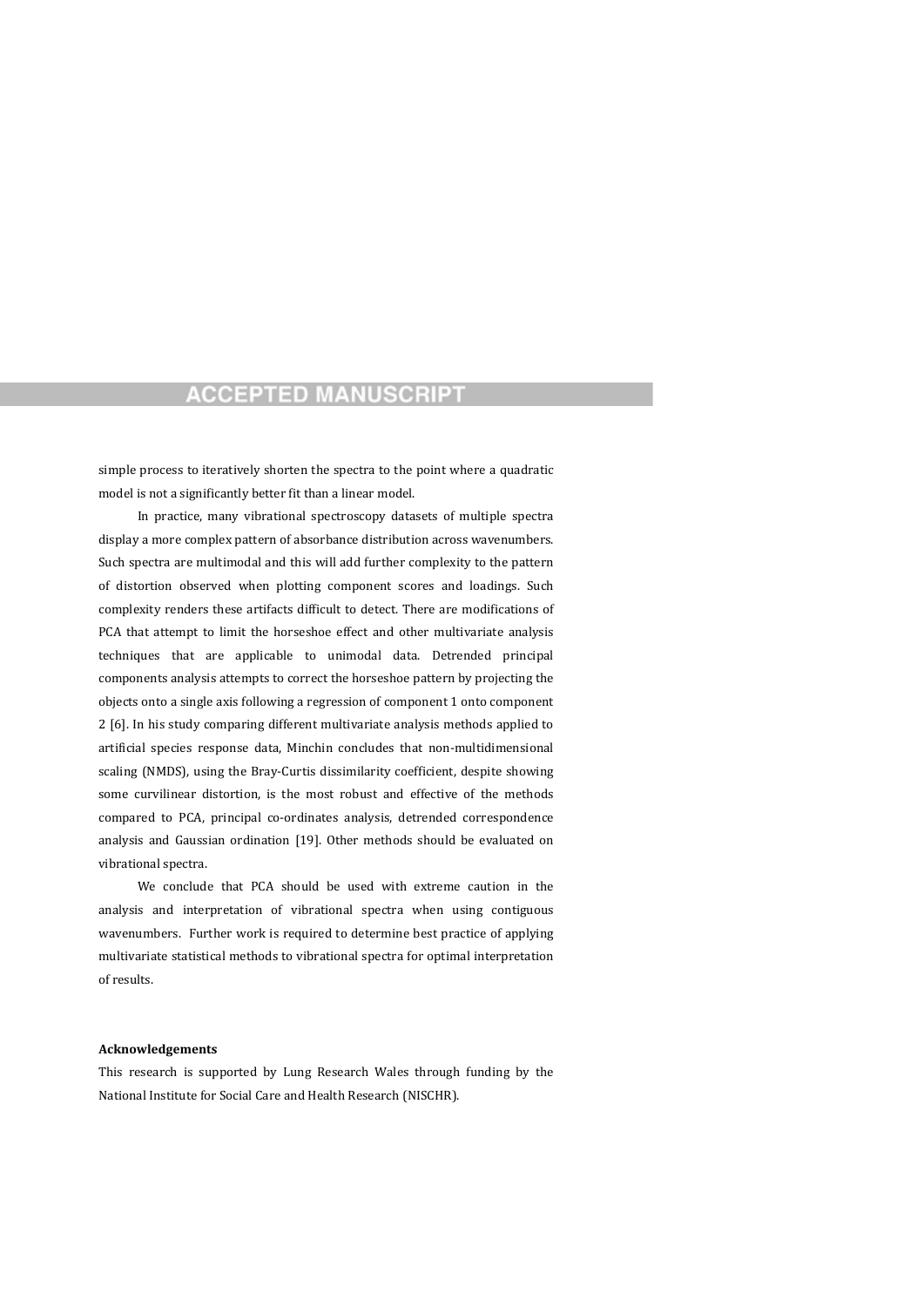#### **References**

- [1] L. Wang, B. Mizaikoff, Anal. Bioanal. Chem. 391 (2008) 1641-54.
- [2] D. Reich, A.L. Price, N. Patterson, Nat. Genet. 40 (2008) 491-2.
- [3] I. Jolliffe. in: B.Everritt, D.Howell (Ed.), Encyclopedia of Statistics in Behavioral Science, John Wiley & Sons Ltd, London, UK, 2005, pp 1580-1584.

[4] D. Groth, S. Hartmann, S. Klie, J. Selbig. in: B. Reisfeld, A.N. Mayeno (Ed.),

Methods in Molecular Biology: Computational Toxicology, Vol. 930, New York,

USA: Humana Press, 2013, pp. 527-547.

- [5] J. Love, Process Automation Handbook: A Guide to Theory and Practice, Springer, London, UK, 2007, pp 827-836.
- [6] J.A. Ludwig, J.F. Reynolds, Statistical Ecology: A Primer on Methods and Computing, John Wiley & Sons Ltd, London, UK, 1988, pp 223-242.
- [7] P.D. Lewis, K.E. Lewis, R. Ghosal, S. Bayliss, A.J. Lloyd, J. Wills, et al., BMC Cancer. 10 (2010) 640.
- [8] G.R. Lloyd, L.E. Orr, J. Christie-Brown, K. McCarthy, S. Rose, M. Thomas, et al.,
- Analyst. 138 (2013) 3900-8.

[9] T. Nakamura, J.G. Kelly, J. Trevisan, L.J. Cooper, A.J. Bentley, P.L. Carmichael, et

al., Mol. Vis. 16 (2010) 359-68.

[10] M.L. Paret, S.K. Sharma, L.M. Green, A.M. Alvarez, Appl. Spectrosc. 64 (2010)

433–41. 

[11] G.L. Monferrere, S.M. Azcarate, M.Á. Cantarelli, I.G. Funes, J.M. Camiña, J.

Food Sci. 77 (2012) C1018-22. s

[12] A. Barth, Biochim. Biophys. Acta - Bioenerg. 1767 (2007) 1073-1101.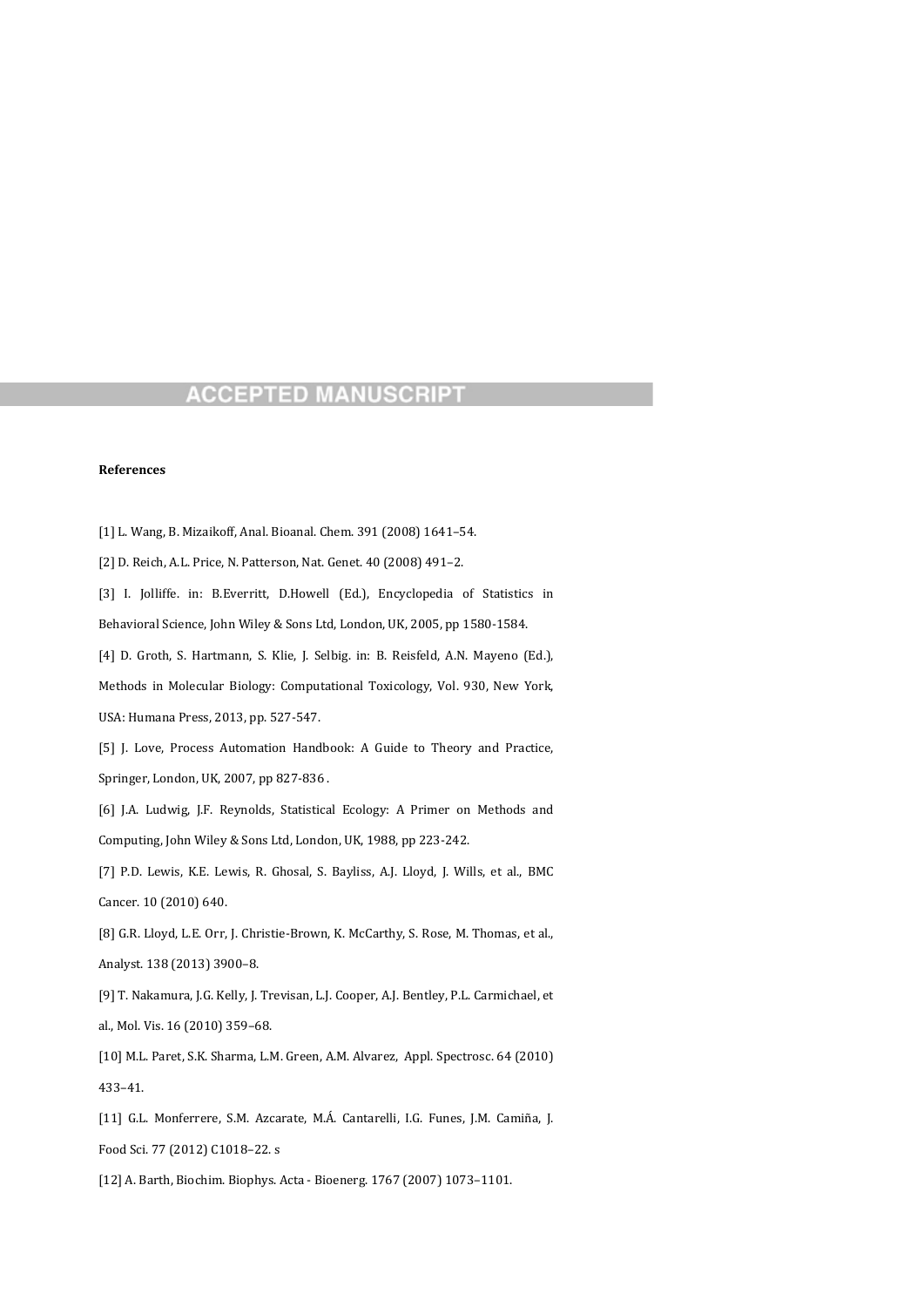[13] M.N. Kinalwa, E.W. Blanch, A.J. Doig, Accurate determination of protein secondary structure content from raman and raman optical activity spectra, in:

Anal. Chem., 2010, pp. 6347-6349.

[14] S.P. Lewis, A.T. Lewis, P.D. Lewis, Vib. Spectrosc. 69 (2013) 21-29.

[15] B. Yuan, K. Murayama, Y. Wu, R. Tsenkova, X. Dou, S. Era, et al., Appl. Spectrosc. 57 (2003) 1223-1229.

[16] L.-X. Wang, F. Meersman, Y. Wu, J. Mol. Struct. 883-884 (2008) 79-84.

[17] H. Abdi, L.J. Williams, Wiley Interdiscip. Rev. Comput. Stat. 2 (2010) 433-459. 

[18] N.R. Clark, A. Ma'ayan, Sci. Signal. 4 (2011) tr3.

[19] P.R. Minchin, Vegetatio. 69 (1987) 89-107.

[20] M. Palmer, Botany Department, Oklahoma State University, "Ordination

Methods for Ecologists", http://ordination.okstate.edu/PCA.htm [accessed Aug

02, 2013]. 

[21] P. Legendre, E.D. Gallagher, Oecologia. 129 (2001) 271-280.

[22] R Core Team, (2012) http://www.R-project.org. [accessed Aug 02, 2013].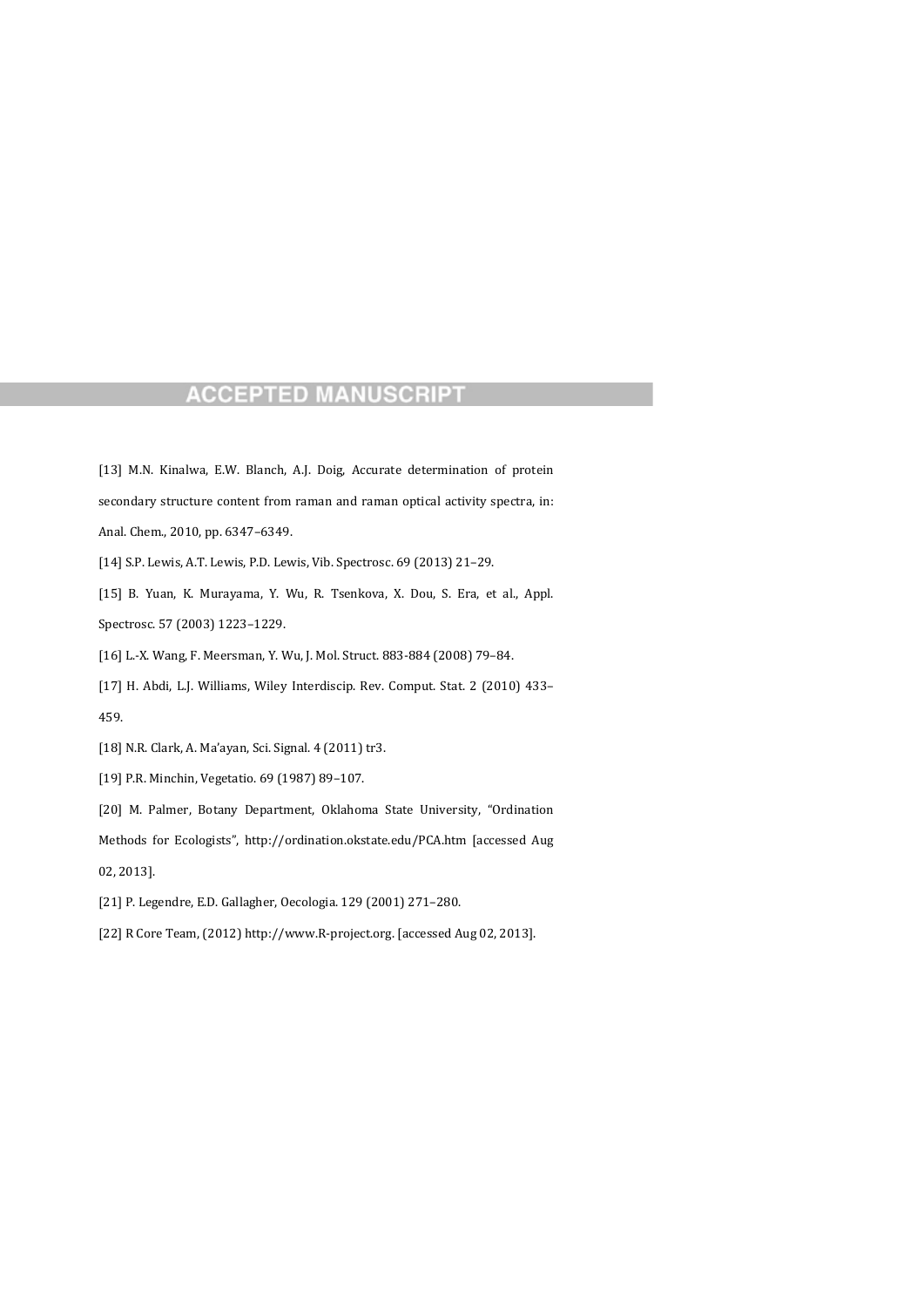#### **Figure Legends**

Figure 1. The 15 absorbance spectra simulating absorbance of RNase A between 1600 and 1700  $\text{cm}^{-1}$  with a 2<sup>o</sup>C increment between the range of 25 and 70<sup>o</sup>C. As the temperature increases the absorbance maximum weakens and shifts from 1641  $\text{cm}^{-1}$  to around 1653  $\text{cm}^{-1}$ .

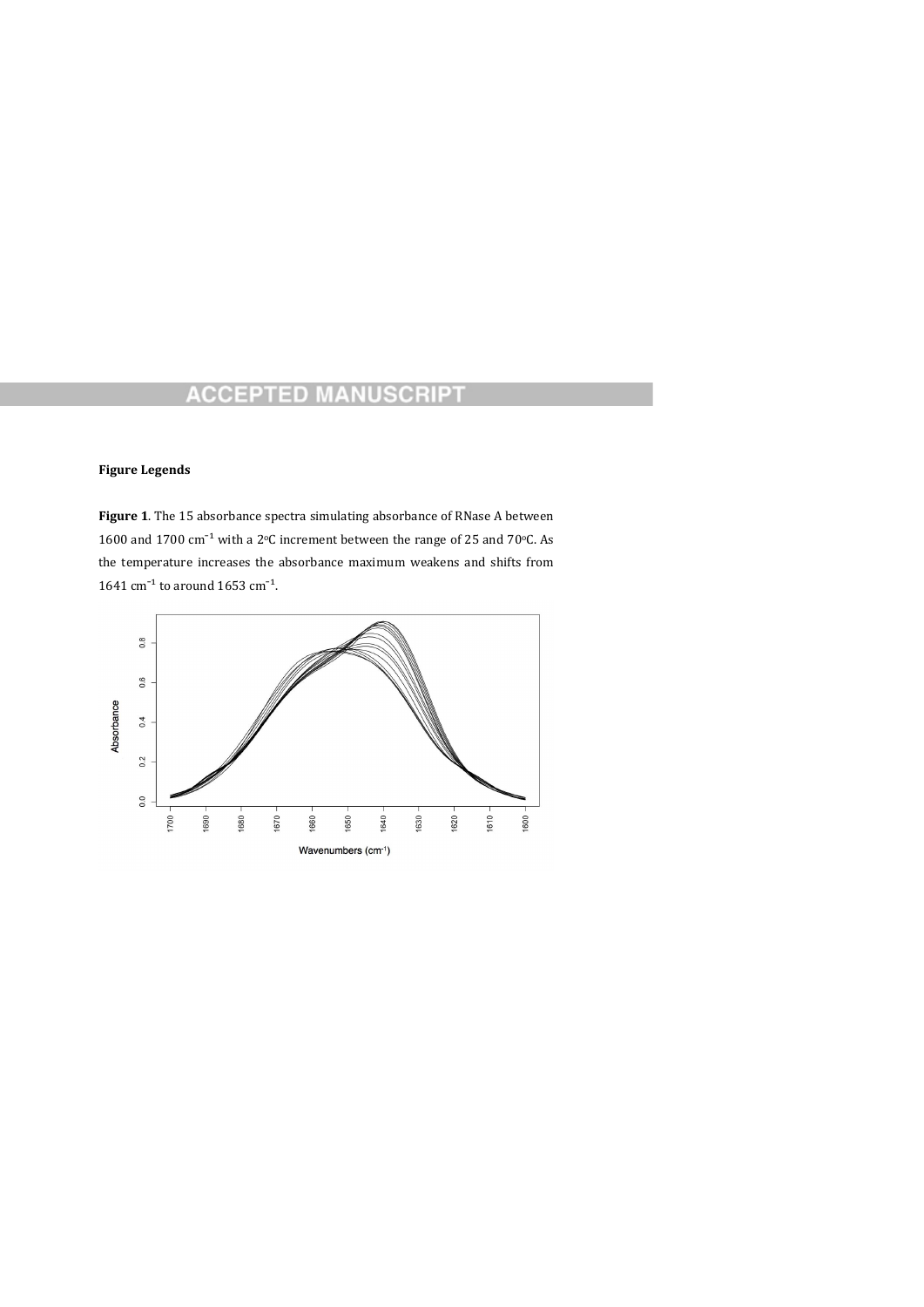Figure 2. PCA of simulated spectra. A. Scatterplot of scores for each spectrum (labeled as 15 to 85) on principal components one (PC1) and two (PC2). The horseshoe shape can be observed as the PC2 axis curves on that for PC1. B. Line plot of the loadings of each wavenumber on PC2.

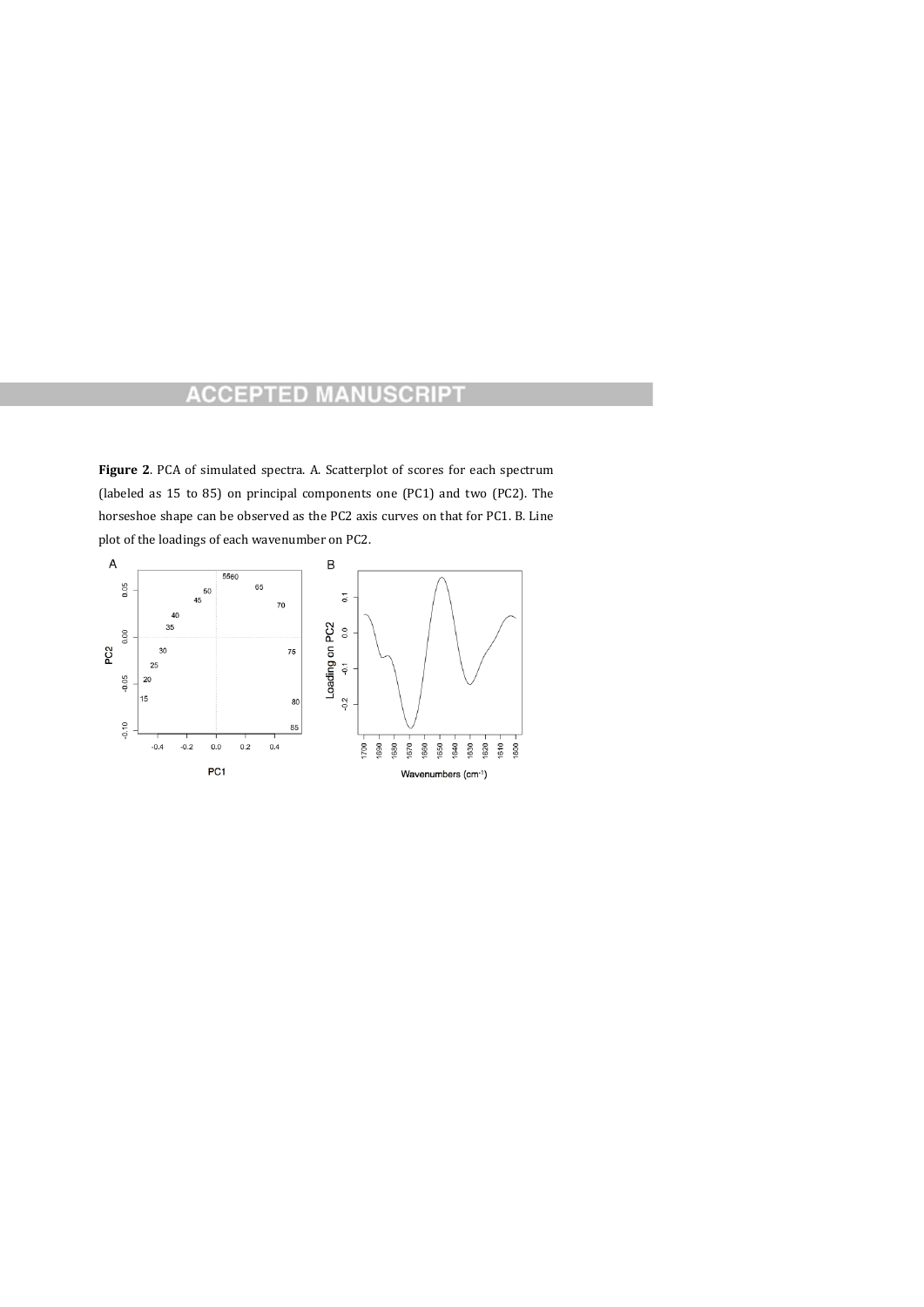Figure 3. The non-linear relationship between spectra. A. The non-linear relationship between wavenumbers at the extreme ends of the spectral gradient for 15 and 85 $\degree$ C. B. Scatterplots of absorbance between the spectrum at 15 $\degree$ C (xaxis) and each of the remaining spectra (y-axis for each plot), in order of increasing temperature, highlighting the relative degree of non-linearity.

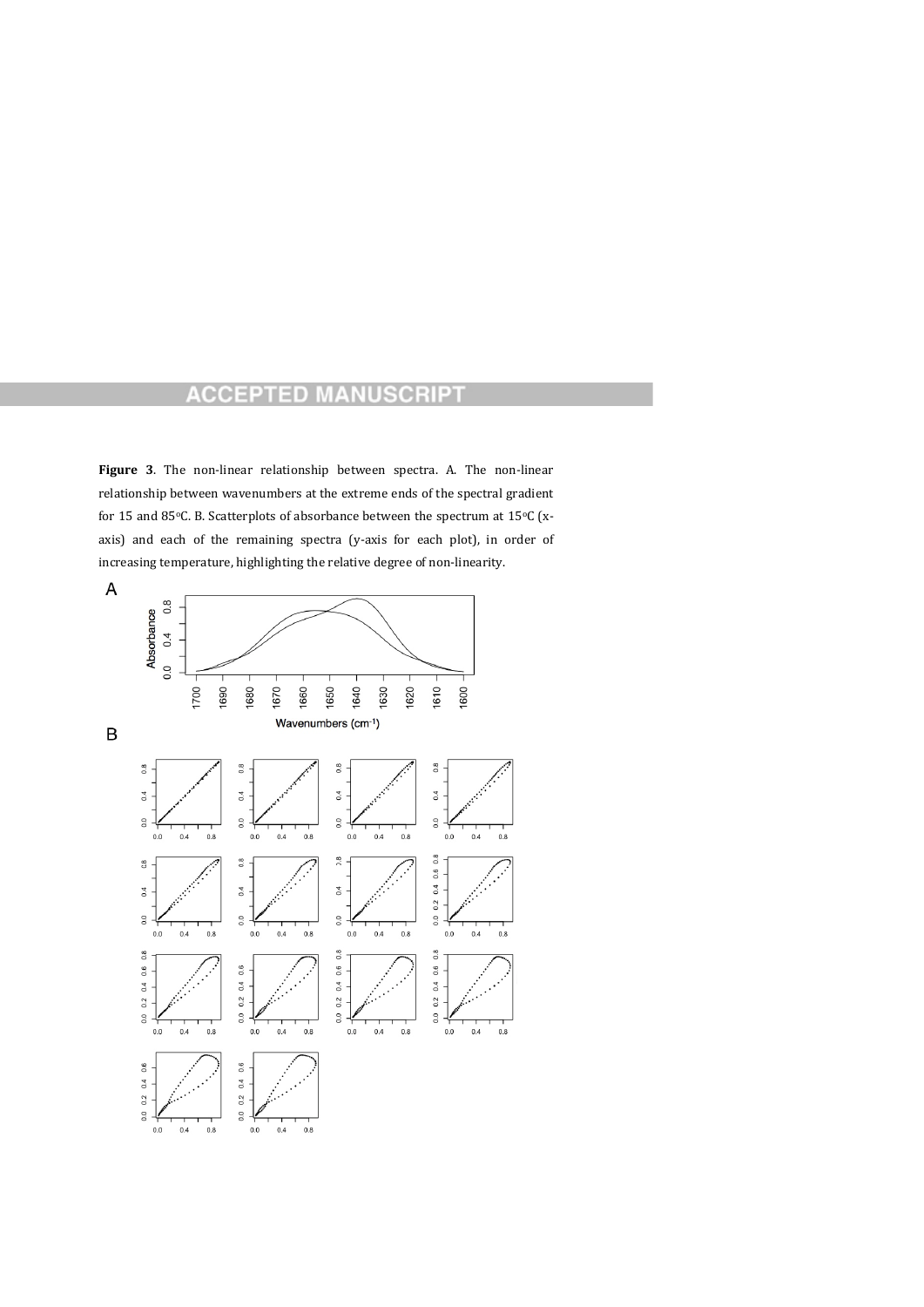**Figure 4**. Series of plots of PCA scores for spectra on component 1 (x-axis) and component 2 (y-axis) as the length of wavenumbers input into PCA is decreased. The first plot shows scores for full length spectra. Each plot then shows scores as the spectra decrease in length at each end. Numbers indicate the number of data points removed at each end.



Wavenumbers (cm-1)